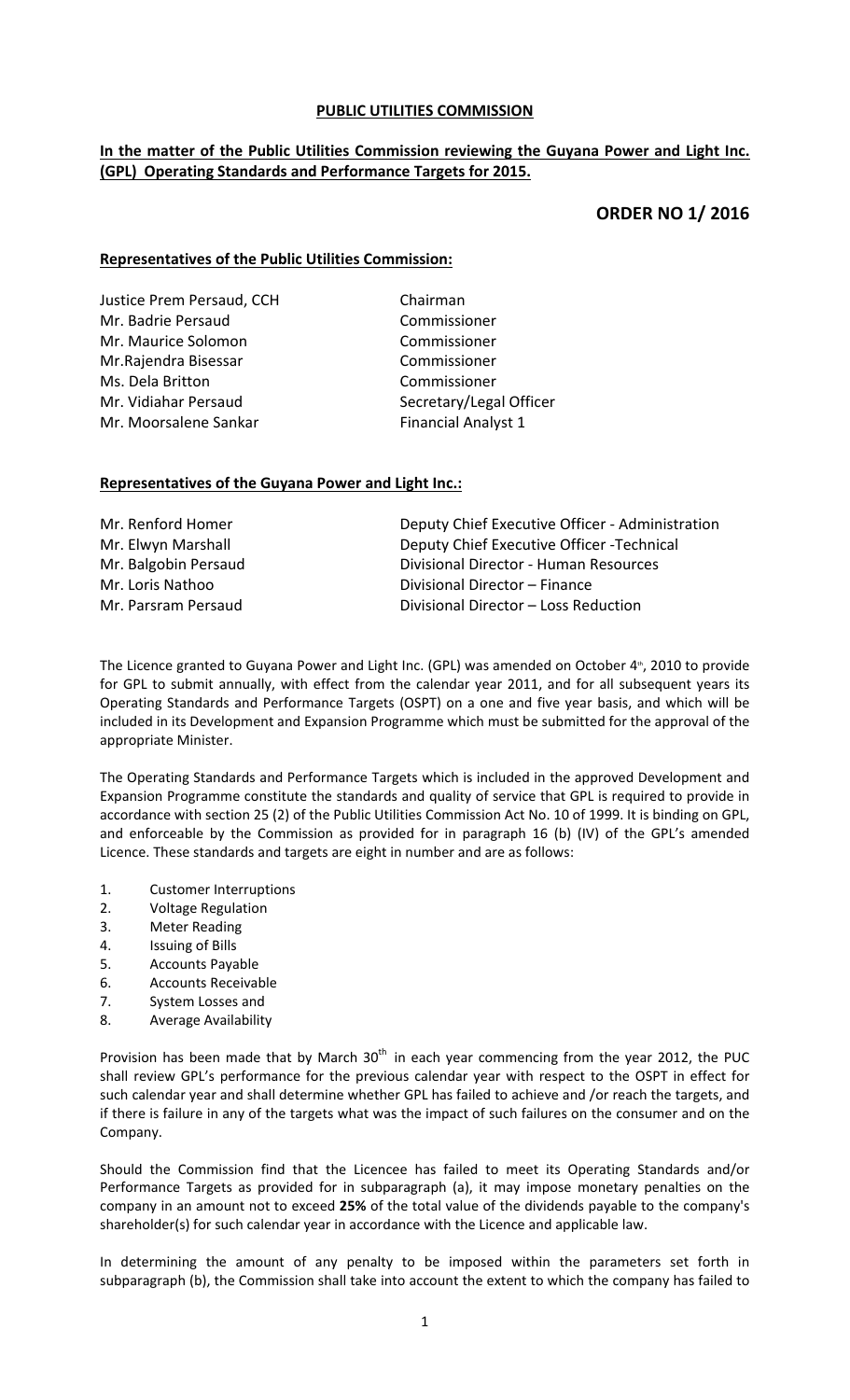meet its Operating Standards or Performance Targets and the impact of any such failure(s) upon the Licencee's Customers.

On March 30<sup>th</sup> 2016 the Commission held a public hearing at Cara Lodge, Quamina Street, Georgetown. The object of the hearing was to afford GPL an opportunity to inform whether the standards for 2015 were achieved and if not, why not.

If the Commission, in reviewing the standards finds that GPL has not achieved them, it will take into consideration the reasons that contributed to the failures and the impact, if any, on the consumers and on the company.

We herein set out what are the standards and targets with explanations for the Standards achieved and not achieved.

# **1. CUSTOMER INTERRUPTIONS.**

#### **(a) System Average Interruption Frequency Index (SAIFI)**

The intent of this standard is to limit the average number of outages a consumer should have received during the year to no more than 85.

The average number of outages experienced in 2015 was 99. The standard was not met. The explanations offered by GPL for this failure are:

- Trips on transmission lines that caused a number of outages.
- Feeder trips GPL explained that should the protective device detect a fault in the transmission network it would trip the system. The standard practice is to wait for ten minutes and if there is no report of a fault, the system would be re-energized. These transient trips increased the number of outages albeit for short periods.
- Generation shortfalls in the Berbice area further contributed to the target not being met.
- Vegetation growth that at times becomes entangled in the transmission system was a factor that increased the number of outages.

#### **(b) System Average Interruption Duration Index (SAIDI)**

Here the Standard is to limit the average duration of outages that a consumer should have received during the year to no more than 95 hours. The average duration experienced during the year was 96.5 hours. The target was marginally not met.

#### **2. VOLTAGE REGULATIONS:**

(a) Part 1 of the Standard provides that:

"GPL shall seek to maintain in stable conditions, voltages of  $\pm$  5% of the nominal voltage and  $\pm$ 10% following a system disturbance".

The Company has maintained that it was difficult to monitor the voltage supplied to each customer. This standard as in previous years was not measured.

It appears that this standard when established was not properly thought through. To commit the company to provide a voltage of  $\pm$  5% of nominal value implies that the integrity of the transmission and distribution system was of uniform quality throughout the serving area and that the system was capable of delivering the standard. This was definitely not the case.

We do not believe it was the intent that GPL would be required to monitor the voltage supplied to each customer. Random sampling done on a scientific basis would be a good indicator of whether the standard was by and large being achieved.

We recommend that the standard be reviewed. GPL should still be required to report on voltage quality, giving their best estimate on the percentage of consumers that are receiving an acceptable quality of service. It should also be required to give a time span where those consumers not receiving an acceptable voltage can expect an improvement in their service.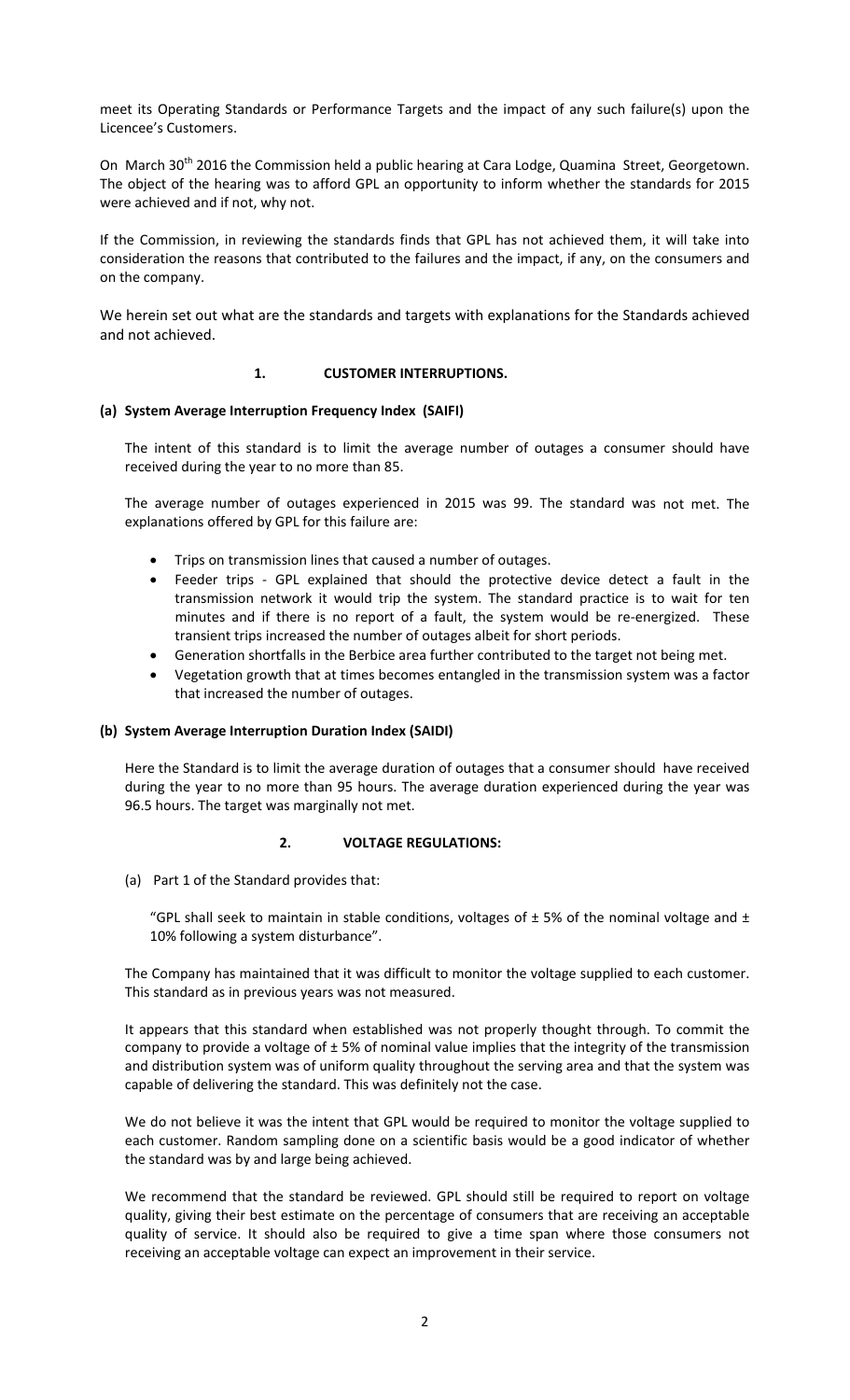Part 2 of the Standard requires that GPL completes 100% of customer voltage complaints due to network reconfigurations, vegetation upgrade of lines, additional transformer, etc. in no more than 30 days". GPL has reported that all voltage complaints were completed within the specified time frame. This segment of the standard was met.

# **3. METER READING:**

This Standard is aimed at reducing the number of annual estimated billings based on actual meter readings. For 2015 GPL was required to read 97% of maximum demand consumers and 90% of nonmaximum demand consumers.

The standard with respect to both was not achieved. For non‐maximum demand consumers, 87 % of the bills were read; and for maximum demand consumers, 92.5 % of the bills were read.

GPL's explanations for not meeting the operating standard with respect to non-maximum demand consumers were:

- Failure to have access to the premises.
- Changes in personal lifestyles. The proliferation of housing schemes throughout the country coupled with the fact that very often no one is at home during the day in these new schemes makes it difficult to have access the meters.
- Defective meters and inclement weather

The company has indicated that it has introduced a number of measures to overcome these difficulties. However these measures have not proved to be very successful.

GPL's explanations in not meeting the operating standard with respect to its maximum demand consumers were:

- Meters were disconnected but had not been removed from the consumer data base and as a result was included in the computation
- Failure by the hand held device to read some of the I TRON meters. Two reasons were advanced. (a) Because of age the contacts on the meters became defective preventing the meter reading device to synchronize with the meter, and (b) There was a perception by the company that some consumers may have tampered with the meters, which made it impossible for the hand held device to retrieve the reading.

#### **(4) ISSUING OF BILLS:**

GPL is required to issue maximum demand bills within 7 (seven) days after the reading of the customer's meter and within 10 (ten) days after the reading of non-maximum demand meters. The first was achieved. The second was marginally not met.

GPL had on average issued maximum demand bills within 6 days after the meters were read and non‐ maximum bills within 11 days after the meter was read.

The company explained that the reason for not meeting the target with respect to non-maximum demand consumers was because of the failure of its bill printer during the months of March and April. Had this not occurred the company would have achieved the Standard.

### **(5) ACCOUNTS PAYABLE.**

This standard commits GPL to settle in full with its creditors within 26 days.

GPL reported that it took on average 32 (thirty - two) days to settle its indebtedness with its creditors. The standard was therefore not met. The company did not give any reason for its failure to achieve the standard.

#### **(6) ACCOUNTS RECEIVABLE:**

This standard commits GPL to a 30 days cash collection cycle.

GPL reported that its average cash collection cycle was 48 days. This standard was therefore not met**.** It was explained that there are some companies and institutions that historically are in default but the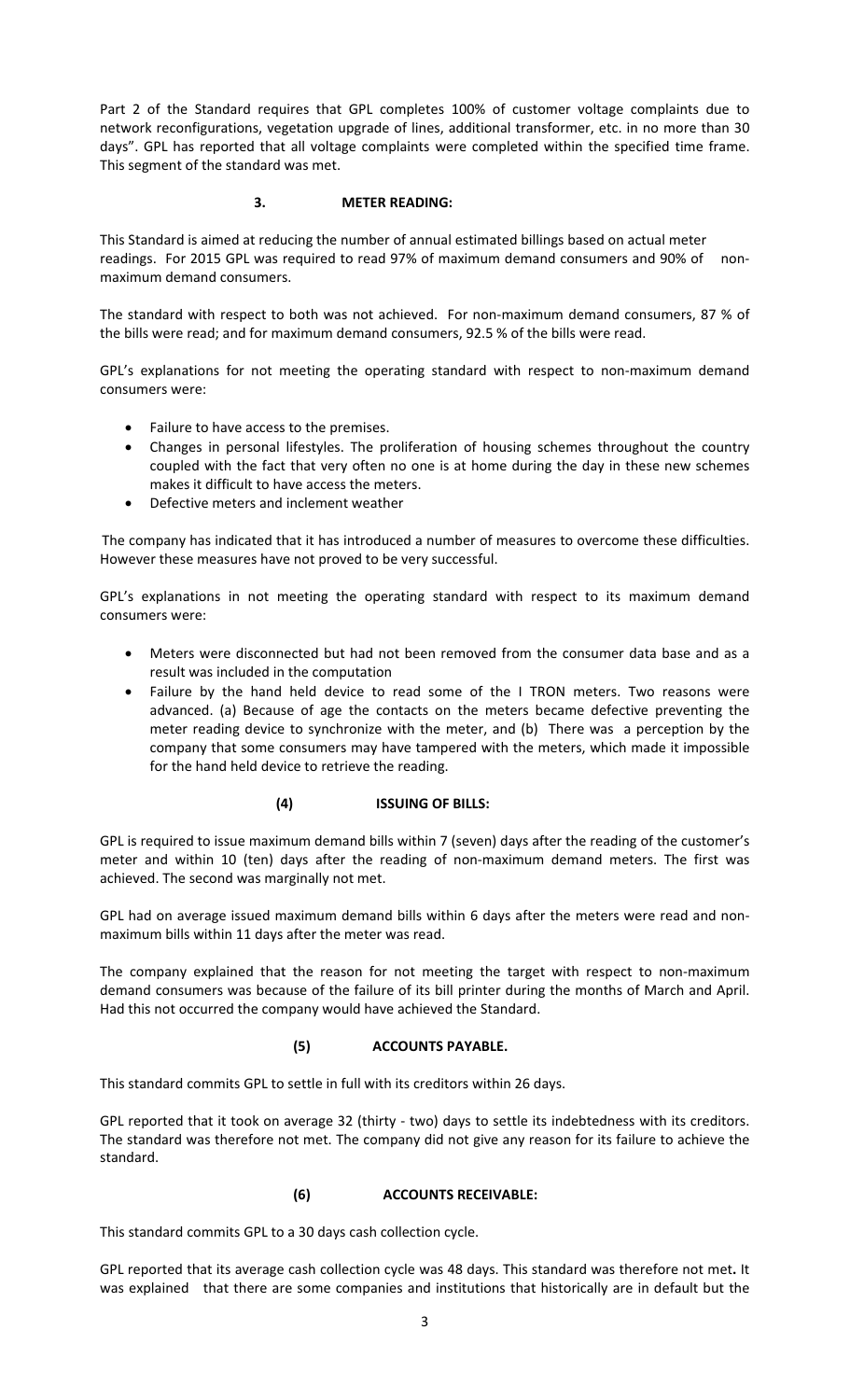services they provided are essential to the nation's well being and disconnections of these services will significantly inconvenience large segments of the population.

### **(7) SYSTEM LOSSES:**

This standard sets system losses at 30.9% of dispatched power for 2015.

For the reporting period GPL has stated that the system losses were 29.2% of dispatched power. The standard was therefore met. We will return to this standard in the latter part of the Order.

# **(8) AVERAGE AVAILABILITY:**

For 2015 GPL was required to achieve an average availability of 80%. The company in reporting the result for the period distinguished between average availability that included de‐commissioned and commissioned stations, and average availability that included commissioned stations only.

With respect to average availability that includes both de‐commissioned and commissioned stations, the target achieved was 63%. With respect to average availability that excluded de‐commissioned stations, the target achieved was 81%.

From the inception of reporting on the Operating Standards and Performance Targets, GPL had reported that the reason why this standard was generally not met was because the company included de‐ commissioned stations in the mix of its generating assets. This is so because the Board of Directors had not given its approval to have the de‐commissioned stations written off the asset register. It is evident that if these non‐performing assets continue to be a part of the equation then the standard would never be achieved.

We do not believe that the intent of the standard was to have de-commissioned stations included as part of the calculation. We suggest that the company review this matter and have it definitively resolved. From the Commission's perspective and considering only commissioned stations, we concluded that the company did achieve the standard.

# **PUC's REVIEW OF STANDARDS NOT ACHIEVED.**

#### 1. **Customer Interruption**:

The Commission accepts the reasons offered for the company's failure to achieve the SAIFI standard. We believe, however, that the company should be more circumspect with the management of its vegetation control. This would have offered the consumers a measure of respite as they would have experienced fewer outages. The SAIFI index was 17.3% above the standard while the SAIDI index that measured the sum of the duration of outages for the period was 1.5 hours above the standard.

The inconveniences experienced by consumers as a result of the company not achieving the SAIFI standard were countered to some extent by a very marginal increase in the sum of the duration of outages for the period under review.

#### **3. Meter Reading:**

(a) Non‐Maximum Demand Consumers:

In reviewing the standard set for the meter reading of non maximum demand consumers the Commission found the company's performance to be satisfactory, and noted the reasons for the company not attaining the standard as acceptable.

#### (b)Maximum Demand Consumers:

The company's failure to meet the standard and the reasons given for the failure were noted.

The Commission is of the view that when a meter becomes non‐operational it should be de‐linked from the number of active meters for the purpose of calculating the standard. A disconnected meter that remained in the information system and forms part of the statistic should also not be considered in the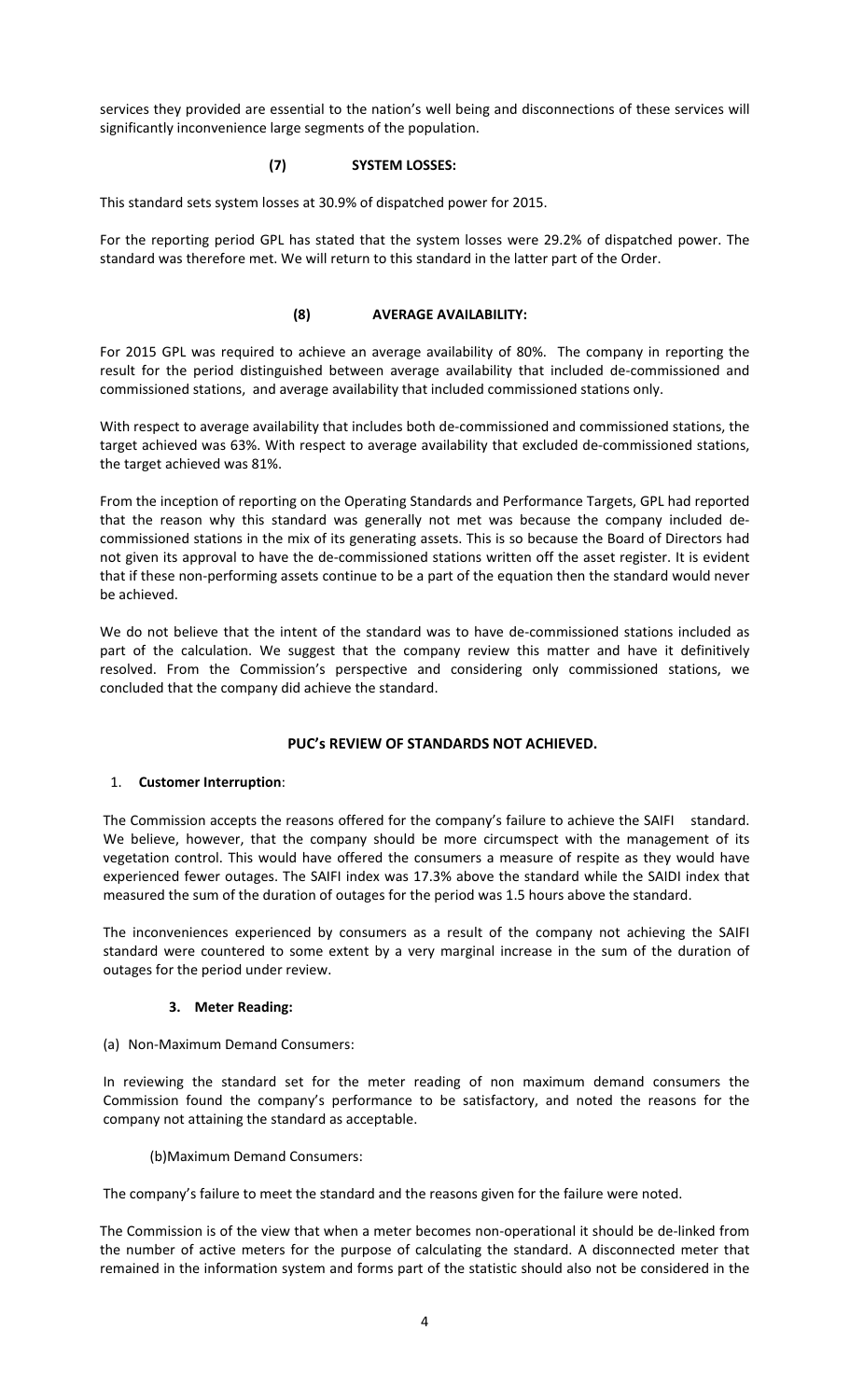computation. We urge GPL to improve on its accounts maintenance in order to avoid such situations from arising in the future.

The explanation by the company that meters were unable to be read because the contacts became impaired with age is not acceptable. GPL needs to ensure proper maintenance of its meters so that they remain functional at all times.

GPL has consistently not been achieving this standard and a more sustained and professional approach is required by the company.

The Commission is of the opinion that the impact on consumers and on the company, as a result of not attaining the operating standard appears to be negligible.

# **(5) Accounts Payable:**

No reason was given for the failure to meet the standard. However the thirty-two day credit period taken by the company suggests that the company was meeting its financial commitments in a timely manner. The company's operations seem not to be compromised as a result of not achieving this standard.

# **(6) Accounts Receivable:**

The Commission notes the company's explanation in not achieving the standard. We are in agreement with the company that disconnections of essential services should only be as a last resort after all avenues of reaching a resolution have been exhausted. The failure by the company to collect its moneys from these institutions in a timely manner seems not to have had any significant impact on the operations of the company.

# **(7) System Losses:**

Although the Standard was achieved the Commission is of the opinion that GPL was set a soft target that was easily attained without the company extending itself. This is not the intent of the Standard. The standards are intended to challenge the management to perform at optimal levels consistent with the resources available to the organization at that point in time.

In 2014 GPL's system losses were stated at 28.65%. In 2015 system losses are stated at 29.2%. There was therefore an increase in losses in 2015. Although this increase may appear marginal, it translates to millions of dollars in losses. It is our opinion that a more challenging target needs be set.

At about year 2011 the company advised that a pilot project funded by the IDB was launched. The project involved the installation of 1,867 Advance Metering Infrastructure (AMI) meters in certain designated areas. This meter is considered tamper‐proof. The object of the exercise was to record the usages for the areas where the AMI meters were installed and compare the consumption patterns recorded by the meters to the previous periods where consumption were recorded by the current electro-mechanical and prepaid meters. If the comparisons suggest significant tampering, the company would consider a change to AMI meters. The findings did indicate that the change to AMI meters would be in the interest of the company. This was some time ago and it appears that the project is yet to evolve from its embryonic stage. The slow progress in addressing system losses borders on inertia that is of grave concern to the Commission.

The company estimates that its current lost reduction program when completed in 2018-2019 will reduce system losses to 23.8%. Even if this is achieved, the loss would still be at unacceptable levels and would translate to billions of dollars annually. It would continue to give the company the dubious distinction of having the highest system losses among the members of the Organization of Caribbean Utility Regulators.

System losses and the cost that attends it are significant. It burdens the national economy and is an impairment on consumers' quality of life.